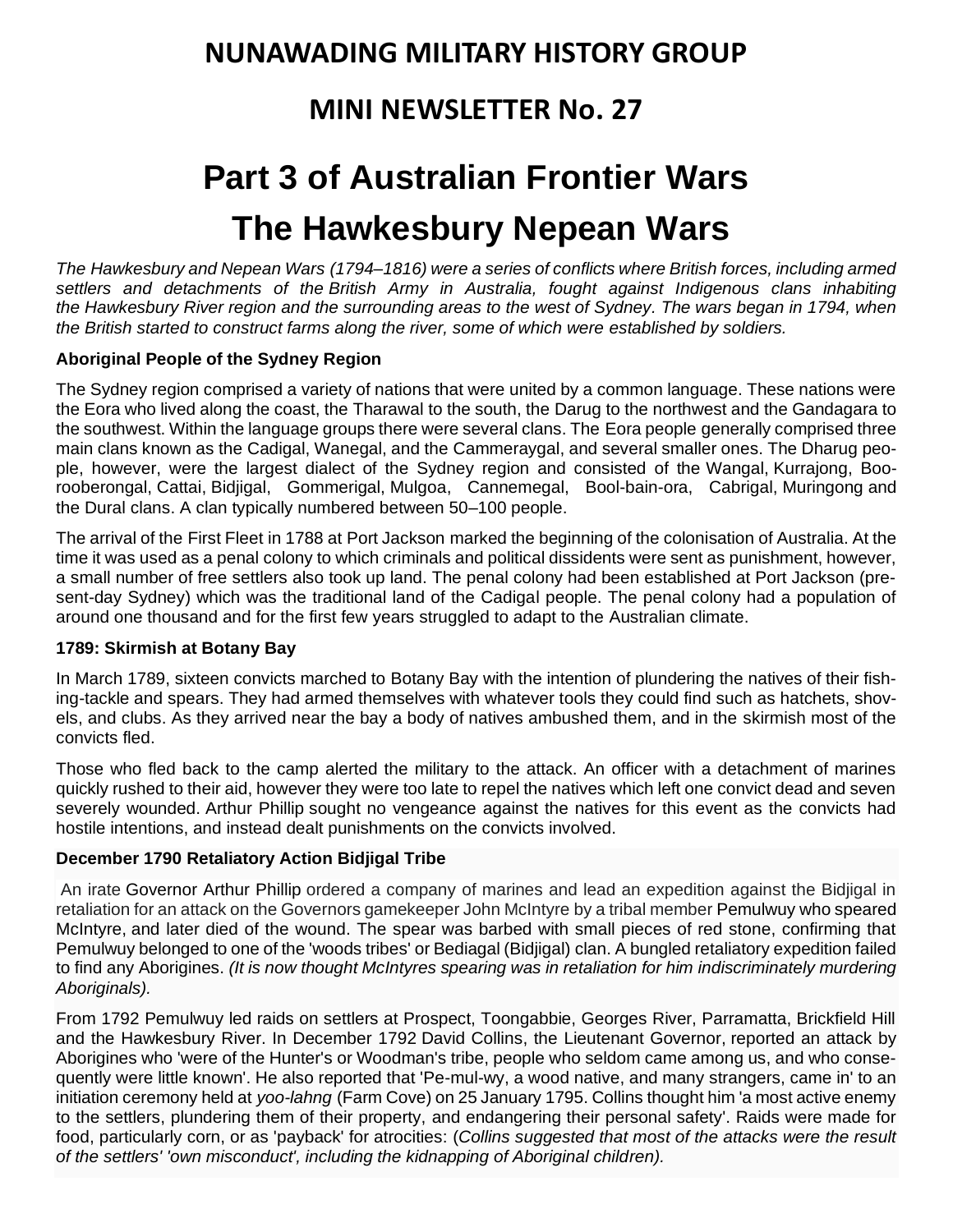To check at once 'these dangerous depredators', military force was used against Pemulwuy and his people. [Captain Paterson](http://adb.anu.edu.au/biography/paterson-william-2541) directed that soldiers be sent from Parramatta, with instructions to destroy 'as many as they could meet' of the Bediagal. In March 1797 Pemulwuy led a raid on the government farm at Toongabbie. Settlers formed a punitive party and tracked him to the outskirts of Parramatta. He was wounded, receiving seven pieces of buckshot in his head and body. Extremely ill, he was taken to the hospital. Yet, late in April that year when the governor met several parties of natives near Botany Bay Pemulwuy was among them. Having 'perfectly recovered from his wounds', he had 'escaped from the hospital with an iron about his leg. He saw and spoke with one of the gentlemen of the party; enquiring of him whether the governor was angry and seemed pleased



**Engraving by Samuel John Neele believed to be the only known depiction of Pemulwuy**

at being told that he was not'.

Pemulwuy's close escapes resulted in him believing that firearms could not kill him. In Collins's words: 'Through this fancied security, he was said to be at the head of every party that attacked the maize grounds'. On 1 May 1801 [Governor King](http://adb.anu.edu.au/biography/king-philip-gidley-2309) issued a government and general order that Aborigines near Parramatta, Georges River and Prospect could be shot on sight, and in November a proclamation outlawed Pemulwuy and offered a reward for his death or capture.

Pemulwuy was shot dead about 1 June 1802 describing the subsequent events: 'his head was cut off, which was, I believe, sent to England'. On 5 June King wrote to [Sir Joseph Banks](http://adb.anu.edu.au/biography/banks-joseph-1737) that although he regarded Pemulwuy as 'a terrible pest to the colony, he was a brave and independent character'. Pemulwuy's head was preserved in spirit's and sent to England. It is not known where it now is.

## **1804–1805: Interwar Conflict**

Along the Hawkesbury and Nepean Rivers there was a nexus between drought, the expansion of settlement and fighting between settlers and Aboriginal people. Drought began in 1803. In 1803, [Philip Gidley King](https://en.wikipedia.org/wiki/Philip_Gidley_King) allocated 4,435 acres, nearly twice as much the previous record of 2,631 acres in 1799. In 1804, he allocated 10,000 acres in land grants and over 20,000 acres in commons on the Hawkesbury. Land grants were made where there was easy access to water, particularly the creeks and paleochannels along the Hawkesbury and Nepean Rivers. Conflict was inevitable as these areas were important food sources for Aboriginal people. The only records of conflict in 1804–05 come from Governor King's dispatches and the *Sydney Gazette*, which was an official newspaper. Unlike other periods there are no other sources to balance the official accounts.

In 1803. settlement was extended down stream of [Windsor](https://en.wikipedia.org/wiki/Windsor,_New_South_Wales) to Portland Head by the Coromandel settlers, nonconformist free settlers who arrived on the Coromandel. Fighting broke out there in May 1804. Matthew Everingham, his wife and servant on their Sackville Reach farm; and John Howe on his Swallow Rock Reach farm were wounded. Governor King sent troops with orders for constables and settlers to support the Portland Head settlers. In June there was a standoff between 300 warriors and a group of settlers in which no casualties were reported. In the same month a settler was speared; crops from the farms of Bingham and Smith were taken; John Wilkin was speared and the farms of Cuddie and Crumby on [South Creek,](https://en.wikipedia.org/wiki/South_Creek_(New_South_Wales)) at what is now [Llandilo,](https://en.wikipedia.org/wiki/Llandilo) were burnt by a group of 150 warriors who spared the life of a convict there. Joseph Kennedy fired on Aboriginal people taking corn from his fields on the Upper Crescent Reach, as did James Dunn on Portland Reach. The 1804 fighting stopped in mid-June with the killing of Aboriginal warriors somewhere around Richmond Hill.

In mid-April 1805, Branch Jack, a notorious Aboriginal leader led attacks upon isolated Hawkesbury River farms killing three settlers. General orders were issued sending [NSW Corps](https://en.wikipedia.org/wiki/NSW_Corps) soldiers to the frontier farms and banning Aboriginal people from the farms. The government farm at Seven Hills was attacked and two of MacArthur's stockmen at Cobbity were killed. An Aboriginal attack on the fish salting boat the *William and Mary* at [Pittwater](https://en.wikipedia.org/wiki/Pittwater) was thwarted and two salt boilers thought killed were escorted back to Sydney by Aboriginal people. In early May 1805, the Bidjigal people around Prospect sued for peace. The most intense fighting occurred in mid-May with more attacks on boats at Pitt Water, attacks on farms at Seven Hills and Concord, and attacks on traveler's at Homebush. Andrew Thompson led an attack on Aboriginal camps near the junction of the Nepean, Grose and Hawkesbury Rivers. Tedbury, son of Pemulwuy, was captured near [Pennant Hills.](https://en.wikipedia.org/wiki/Pennant_Hills) In June, the fighting continued on the Hawkesbury and [Georges Rivers](https://en.wikipedia.org/wiki/Georges_River) and South Creek. The fighting appears to have ceased with the apprehension of the Aboriginal warrior, Musquito, in late June. Five white men were killed in 1805.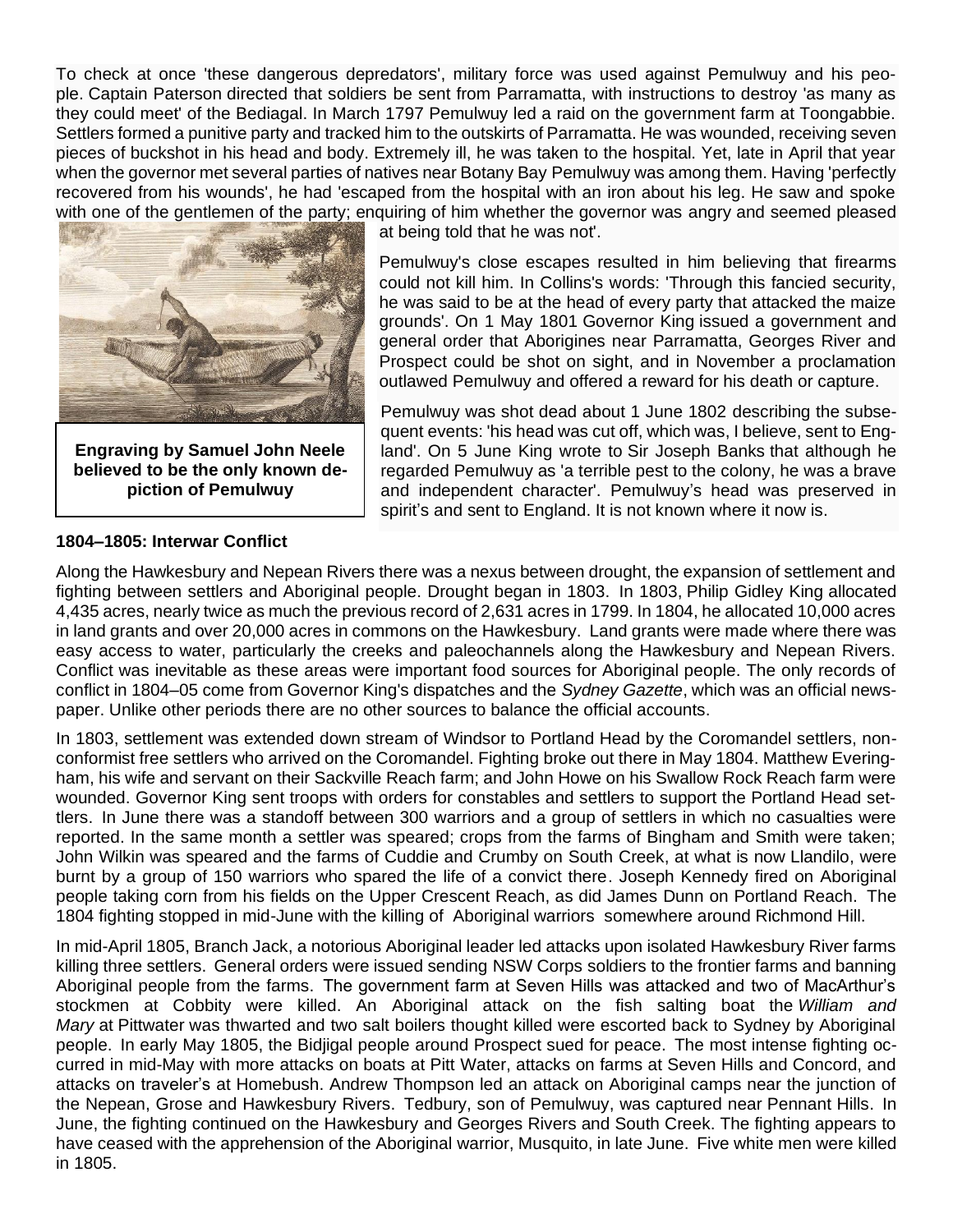#### **Hawkesbury Nepean War 1814–16**

There are more sources for the fighting on the Nepean and Hawkesbury Rivers, than for the earlier 1804–05 conflict, reflecting the greater [literacy](https://en.wikipedia.org/wiki/Literacy) levels of the free settlers, officials and clergy taking up large land grants, not just along the waterfronts but on the land between the creeks and rivers. A severe drought beginning in 1812 put additional pressure on both settlers and Aboriginal people. William Reardon, the first to die in February 1814, appears to have been speared in mistake for another man who accused some Aboriginal men of destroying his vegetable garden on Cox's Fernhill estate at Mulgoa. In April 1814, a number of farms were attacked including Fernill and Campbell's Shancarmore.

Fighting in 1814 in the [Appin](https://en.wikipedia.org/wiki/Appin,_New_South_Wales) district appears to have centred around a number of farms and individuals. An



**"Night Attack by Blacks", monotone painting by [Livingston Hopkins](https://en.wikipedia.org/wiki/Livingston_Hopkins)**

Aboriginal boy was killed by three Veteran Company soldiers while taking corn, probably on Broughton's farm. Warriors drove two of the soldiers off and killed private Eustace as he was reloading and mangled his body. In response a group of [Campbelltown](https://en.wikipedia.org/wiki/Campbelltown,_New_South_Wales) settlers fired into an Aboriginal camp, killing a woman and two children. The woman's body was mutilated and one of the dead children had been both shot and beaten. John Kennedy buried the bodies on his farm, an act of kindness that may have saved the life of a young girl who was on the spot when Aboriginal warriors killed two of the killers of the woman and children near Kennedy's farm.

Wallah, the leader of these warriors also spared the life of the girl's brother because their mother Mrs Byrnes had given food to Aboriginal people. Hannibal Macarthur wrote to his uncle in mid May telling him that Aboriginal warriors had killed a man and woman

on their Cowpasture farm and that escaped convicts were involved in the attacks. Governor Macquarie's response was measured, sending out a small party of soldiers and warning the settlers against further provocation. In July 1814 two children on the Daly's Mulgoa farm were killed after Mrs Daly fired at a party of Aboriginal people. Mrs Daly and her infant were spared. The only conflict in 1815 appeared to be the spearing of a man and a woman on Macarthur's [Bringelly](https://en.wikipedia.org/wiki/Bringelly) farm as a result of an argument over a blanket.

The [drought](https://en.wikipedia.org/wiki/Drought_in_Australia) broke in January 1816 and there were a number of floods during the year. Fighting broke out in March 1816. Four men were killed while pursuing Aboriginal warriors who had taken crops from Palmer's Bringelly farm. The lives of a man and a woman were spared when warriors took crops from Wright's farm on the following day. An attack was made on the government camp at Glenroy on the western side of the [Blue](https://en.wikipedia.org/wiki/Blue_Mountains_(New_South_Wales))  [Mountains](https://en.wikipedia.org/wiki/Blue_Mountains_(New_South_Wales)) and the government cart on its way there was also attacked. On the Grose River Mrs Lewis and a convict were killed in a dispute over wages. At the end of the month between eighty and ninety warriors attacked farms at Lane Cove.

[Governor Macquarie](https://en.wikipedia.org/wiki/Governor_Macquarie) ordered out several parties of the 46th regiment, (a Devonshire Regiment), in April 1816. Captain Wallis went south to Appin, Captain Schaw to the Hawkesbury and Lieutenant Dawe was detached to the Cow pastures. Soldiers were sent to protect the Glenroy depot. The role of the guides points to the complex nature of the hostilities. Schaw unsuccessfully chased a handful of warriors around the Hawkesbury and after a white guide failed to guide the soldiers in a surprise attack on a camp at [Maroota](https://en.wikipedia.org/wiki/Maroota) he marched south to the Cow Pastures. When the nature of Wallis' military expedition became clear to the Aboriginal guides, Bundle and Bootbarrie or Budburry, they left Captain Wallis. John Warby, a white guide, also disappeared for a time from Wallis' command. Captain Schaw's pursuit of a party of warriors on the [Wingecarribee River](https://en.wikipedia.org/wiki/Wingecarribee_River) ended after Colebee told him that the tracks of the warriors were two days old.

The Appin Massacre came about because local settlers guided Captain Wallis to an Aboriginal camp containing women and children near Broughton's farm, suggesting that attacks upon Aboriginal people were opportunistic. Despite the lack of orders regarding decapitation, bodies of sixteen Aboriginal people were decapitated and the soldiers were rewarded for their actions.